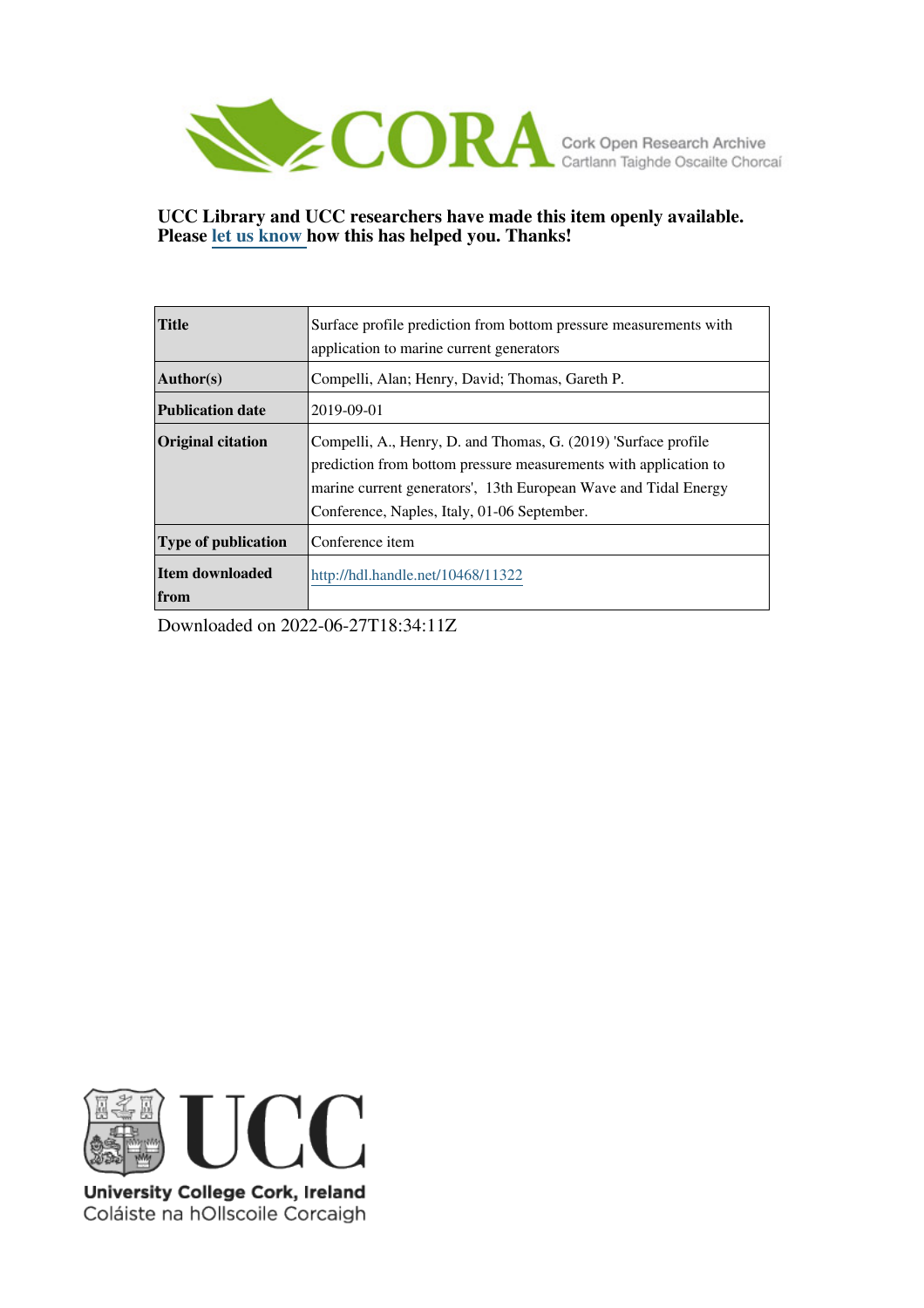# Surface profile prediction from bottom pressure measurements with application to marine current generators

A. Compelli, D. Henry and G. P. Thomas

*Abstract***—A knowledge of wave kinematics is requisite for most aspects of marine engineering, yet still relatively little is known in the context of wave-current interactions. There is a requirement for wavepower applications to predict the wavefield at a Wave Energy Converter (WEC), particularly for the application of control algorithms. For marine current generators a similar requirement arises. The modelling of wave-current interactions possesses a rich history, yet the presence of vorticity immediately introduces major mathematical complications into modelling considerations. Improving our understanding of the relationship between the dynamic pressure function and the underlying fluid kinematics for rotational ocean waves has implications for both wave and tidal resource characterisation. This paper considers the pressure-streamfunction relationship for a train of regular water waves propagating on a steady current, which may possess an arbitrary distribution of vorticity, in two dimensions. Using a novel pressure-streamfunction reformulation of the governing equations, an explicit formula was recently derived by two of the authors in terms of series solutions detailing the relationship between the pressure, streamfunction and the vorticity distributions. In particular, for linear waves, a description is provided of the role which the pressure function on the sea-bed plays in determining the freesurface profile elevation. These are the first results in this direction for water waves with vorticity, and it is shown that this approach provides a good approximation for a range of current conditions.**

*Index Terms***—Pressure recovery, surface prediction, wave-current interactions.**

#### I. INTRODUCTION

A knowledge of wave kinematics is requisite for most aspects of marine engineering. In the con-<br>text of wavenous applications there is a requirement knowledge of wave kinematics is requisite for text of wavepower applications there is a requirement for wavepower applications to predict the wavefield at a Wave Energy Converter (WEC), particularly for the application of control algorithms and for loading upon the device structure. Often this involves the measurement of the incident wavefield at one or more locations and an approximate method is then employed to predict the incident wavefield in the vicinity of the WEC. This topic is both an interesting and difficult one and one relevant study has previously been reported in EWTEC in [17].

For marine current generators a similar requirement arises, with horizontal and vertical variations in the current being associated with the additional difficulty of the current possessing horizontal and vertical distributions of vorticity. A demonstration of the importance of vorticity to the local kinematics is given in [14].

Accurate measurement of the surface wavefield, from which the wave kinematics may be determined, is not a trivial task. In the absence of a non-uniform current, where the wavefield is irrotational, there is a substantial body of work associated with the measurement of the pressure at or near to the bed and the use of transfer functions to determine the free surface motions (cf. [2], [10], [11]). This is not universally useful, since it depends upon a classification of the wavefield and a reasonable practical correlation between the pressure at the bed and at the free surface. However, in appropriate circumstances it can provide a valuable input into the wave prediction algorithms.

For marine current generators, there is less applicable work but there is the important advantage that most devices are fixed to the sea bed and not restrained by the wave classification difficulty identified above. Flows with vorticity are relevant in several physical contexts and techniques originating in coastal and nearshore engineering may be adapted to be for direct use for the description of the wavefield in the vicinity of marine current generators.

The modelling of wave-current interactions possesses a rich history (cf. [9], [12], [13], [15]), yet the presence of vorticity introduces major mathematical complications into modelling considerations. Improving the understanding of the relationship between the dynamic pressure function and the underlying fluid kinematics for rotational ocean waves has implications for both wave and tidal resource characterization.

This paper considers the pressure-streamfunction relationship for a train of regular water waves propagating on a steady current, which may possess an arbitrary distribution of vorticity, in two dimensions. The application of such work is targeted towards marine current generators. Using a novel pressure-streamfunction reformulation of the governing equations, recently derived by two of the authors in [5], an explicit formula was obtained in terms of series solutions detailing the relationship between the pressure, streamfunction and the vorticity distributions. A benefit of this approach is the construction of explicit formulae for the pressuretransfer function and the pressure amplification factor, relating dynamic pressure measurements at a fixeddepth beneath the wave trough — not necessarily on

Paper ID1307; AC and DH were supported by the Science Foundation Ireland under the grant 13/CDA/2117

AC, DH and GPT are with the Department of Applied Mathematics, University College Cork, Cork, Ireland (e-mail: alan.compelli@ucc.ie; d.henry@ucc.ie; g.thomas@ucc.ie).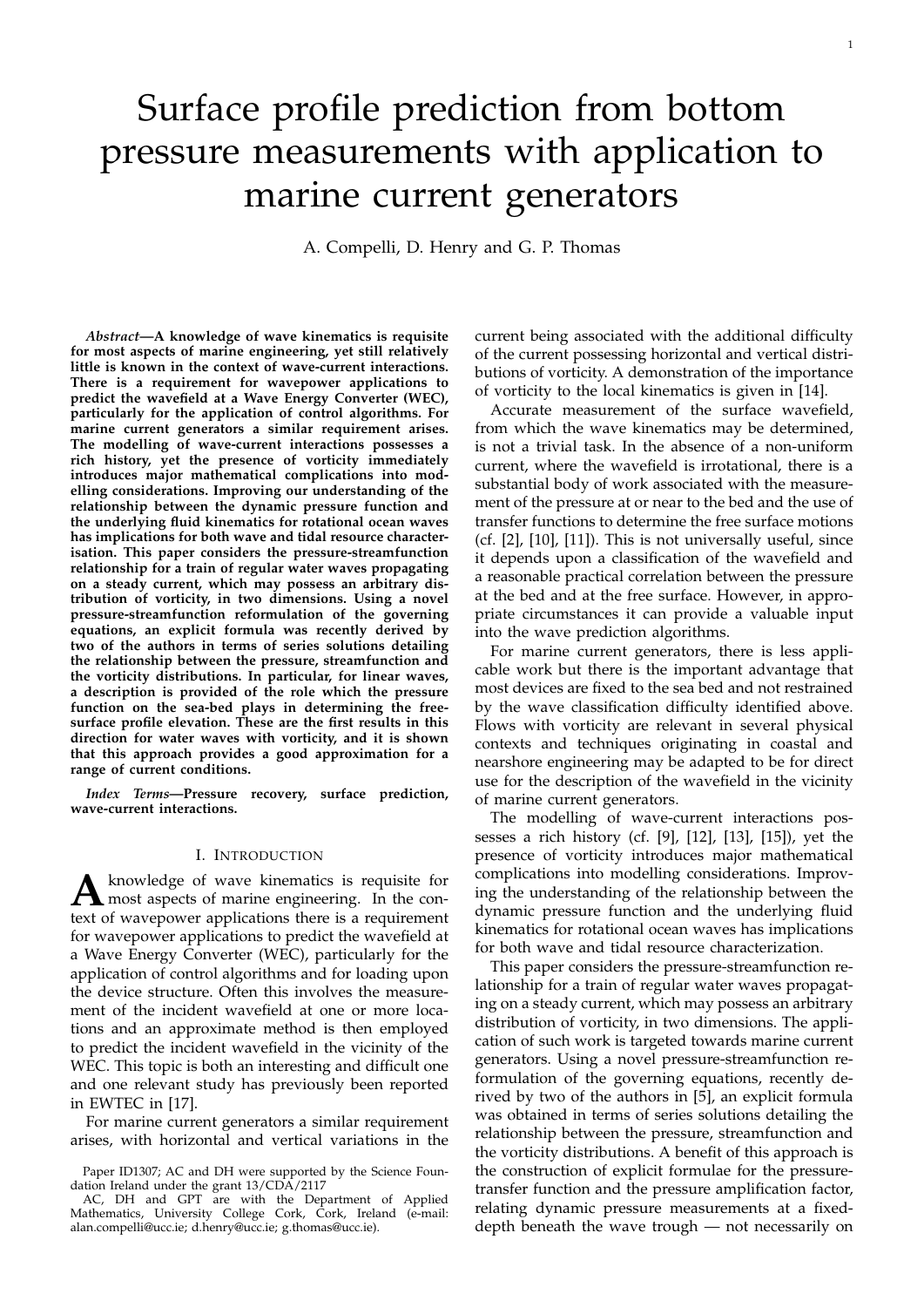the flat bed — to the linear wave surface elevation, for arbitrary current profiles. These are the first results in this application for waves with vorticity.

The effectiveness of the transfer function formula, shown in (7) in the text for purely irrotational flow, has been widely tested in the engineering literature, through field data and experiments: cf. [3] for an interesting comparison and contrast between a number of different data-sets, for both regular and irregular waves. While some interesting experimental and numerical analyses of the pressure distribution have been undertaken for irregular waves in the literature, for example in [2], [3], [8], this paper will be focussed primarily on regular waves.

Two particular topics addressed throughout the literature are of relevance to the considerations of the current paper. Firstly, one source of speculation for possible discrepancies between theory and observation in the irrotational pressure transfer function is the presence of depth-varying currents, for which the assumption of irrotationality is invalid and vorticity much be included in the fluid model. Secondly, much experimental work has been undertaken (cf. [3]) to establish if the transfer function is sensitive to the relative-depth at which the pressure transducers are located: the pressure transfer formula for irrotational waves may be applied regardless of the depth at which the pressure is measured and, in particular, pressure sensors need not be located on the sea-bed.

The formulae for waves with vorticity, derived in [5], are similarly unrestricted with regard to the exact location of the pressure measurements, and it is a reference pressure level that is required. These formulae are highly suited to the Moderate Current Approximation regime, described herein, where they assume a particularly amenable form. The aim of this paper is to validate this new model through testing these formulae numerically for a range of underlying current distributions considered to be typical wave-current interactions for both adverse and following currents. In the process it is established that the formulae provide good approximations for a wide range of currents and at a range of reference pressure levels.

#### II. MODELLING WAVE-CURRENT INTERACTIONS

Marine currents can be regarded as being locally constant when compared to the time variations associated with the local wave-field or turbulence in the flows [14]. Accordingly, the local velocity field below the wave trough can be expressed as

$$
\mathbf{u}(\mathbf{x},t) = \mathbf{U}(x,y,z) + \mathbf{u}_{\mathbf{w}}(x,y,z,t),
$$

where  $\langle u_w(x, y, z, t) \rangle = 0$ . Here  $\langle \cdot \rangle$  denotes the time average, which for regular waves is taken over a single period, while a longer measure should be employed for irregular wave fields. A requisite of attempting to predict the wave-current kinematics is that the underlying current profile is either assumed known *a priori*, or can be obtained to the required degree of accuracy; such methods employ either numerical predictions or fieldwork.



Fig. 1. Schematic of vertical section for two-dimensional wavecurrent interactions

It is usual to choose the x-axis so that it is locally aligned with the principal horizontal direction of the current, with the z-axis then being measured positive in a vertically upwards direction. The y-axis then completes the right-handed coordinate system. In this paper we focus on two-dimensional wave-current interactions which are confined to a vertical plane. A schematic is shown in Fig. 1 in which the current takes the form  $U = (U(z), 0, 0)$ . From a modelling perspective, it is usual to assume that the density is constant and that the water is incompressible. Unless attention is directed towards the narrows viscous boundary layer at the bed, then it is reasonable to assume that viscosity is unimportant. It is further assumed that spatial periodicity is present with respect to the  $x$ -variable. The origin  $O$  is chosen to lie in the mean water level: if  $z = \eta(x, t)$  represents the unknown free-surface, and  $\lambda > 0$  is the characteristic wavelength, then

$$
\int_0^\lambda \eta(x,t)dx = 0.
$$

The choice of reference frame implies that  $z = -h$ denotes the location of the impermeable flat bed, which is assumed to be locally horizontal and where  $h$  is the mean water depth.

#### III. GOVERNING EQUATIONS

The equations of motion comprise the incompressiblity equation

$$
u_x + w_z = 0,\t\t(1a)
$$

while the Euler equation takes the form

$$
u_t + uu_x + wu_z = -\frac{p_x}{\rho},
$$
  

$$
w_t + uw_x + ww_z = -\frac{p_z}{\rho} - g,
$$
 (1b)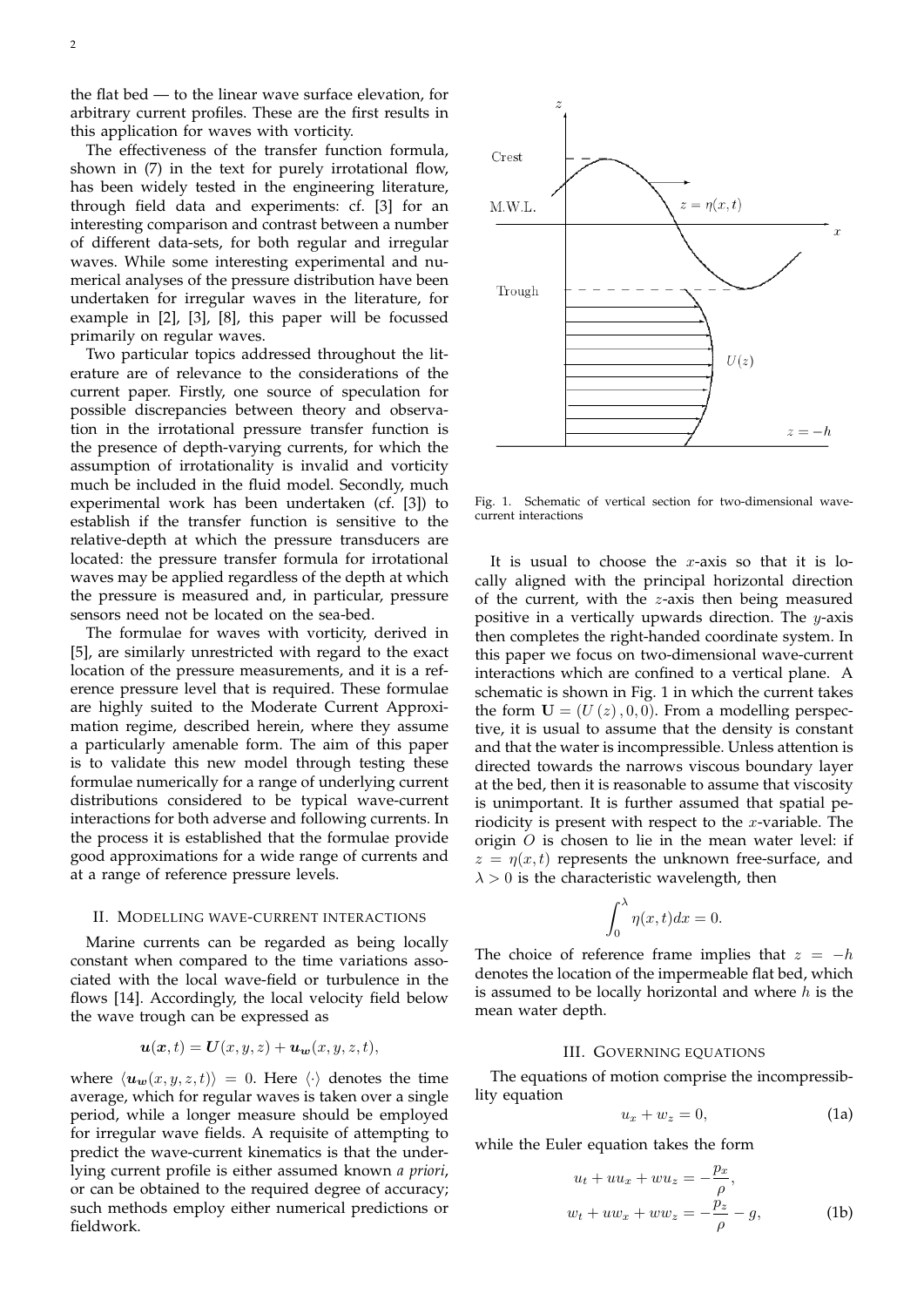where  $u, w$  are the horizontal and vertical velocities respectively, *p* represents the pressure distribution,  $\rho$ is the fluid density (assumed to be constant) and  $q$  is the standard gravitational constant of acceleration. On the flat bed the kinematic boundary condition gives

$$
w = 0 \qquad \text{on } z = -h, \tag{1c}
$$

and at the free-surface the kinematic and dynamic conditions are

$$
w = \eta_t + u\eta_x,\tag{1d}
$$

$$
p = \text{constant} \qquad \text{on } z = \eta(x, t). \tag{1e}
$$

Typically, the constant atmospheric pressure, denoted  $p_a$ , is taken as the free-surface value in (1d) and the pressure can be written as

$$
p = p_a - \rho gz + p_d(x, z, t),\tag{2}
$$

where  $p_d$  denotes the dynamic pressure, measuring the deviation from the hydrostatic pressure. The nonlinear free-boundary value problem specified by the system of equations (1) represents the full governing equations for water waves in two dimensions. The vorticity prescribed by fluid motion is defined as the curl of the fluid velocity field,  $\Omega = \nabla \times \boldsymbol{u}$ , which reduces in two-dimensions to  $\Omega = (0, \Omega, 0)$ , leading to the scalar vorticity equation

$$
\Omega(x, z, t) = u_z - w_x.
$$
 (3)

# IV. SURFACE PROFILE PREDICTION: IRROTATIONAL WAVE MOTION

Following a standard linearisation procedure and assuming the surface profile to be

$$
\eta(x,t) = a\cos(kx - \omega t) \tag{4}
$$

for a regular linear wave solution, the linearised form of the governing equations (1) may be solved explicitly for waves satisfying the irrotationality condition  $\Omega \equiv 0$ , leading to

$$
p_d(x, z, t) = \rho a g \frac{\cosh k(z + h)}{\cosh kh} \cos(kx - \omega t). \tag{5}
$$

Here *a* is the wave amplitude,  $k = 2\pi/\lambda$  is the wavenumber and  $\omega$  is the phase frequency; these quantities are not independent but are related by  $c = \omega/k$ , where  $c$  is the wave phasespeed. In the present setting of linear waves over a flat bed it may be shown that the dispersion relation  $\omega^2 = g k \tanh kh$  holds, leading to the prescription of the wave phase-speed as

$$
c = c(k) = \sqrt{g \tanh kh/k}.
$$
 (6)

Comparing (4) and (5) leads to the so-called transfer function formula

$$
\eta(x,t) = \frac{p_d(x,z,t)}{\rho g K_p(z)}\tag{7}
$$

where  $K_p(z) = \cosh k(z + h)/\cosh kh$  is sometimes called the pressure response factor. Note that this relationship may seem to be inconsistent as the righthand-side depends upon three independent variables whereas the left-hand-side depends only upon two;

however, the left-hand-side is independent of  $z$  by construction.

The effectiveness of the transfer function formula (7) has been widely tested through field data and experiments; for example, cf. [3] for an interesting comparison and contrast between a number of different data-sets, for both regular and irregular waves. Among the issues considered in [3] is the need to offset any potential inaccuracies between theory and observations by multiplying the right-hand side of (7) with an empirical correction factor  $N$ , a constant which may vary depending on the local environment to which the particular data set relates. The authors outline the differing opinions which prevail regarding the necessity for, and possible behaviour of, this empirical correction factor. They conclude that such a factor is probably unnecessary (that is, it is reasonable to choose  $N = 1$ ) with any perceived discrepancies between theory and observation being accounted for by issues such as inaccurate measurements, instrument limitations and analysis methods. Furthermore, they assert that "linear theory is adequate to compensate pressure data and give reliable estimates of surface wave heights" for most of the wave amplitudes considered.

Further experimental studies of interest regarding the transfer function are found in [7], where the authors consider a purely empirical expression for the transfer function derived through dimensional-analysis considerations; it is shown in [1] that this formula may be regarded as a version of the theoretically derived formula (7). Further analysis and discussion of these issues was undertaken in the more recent paper [16].

The considerations involved in the derivation of (4)– (6), and the subsequent pressure recovery formulae, may be readily adapted to accommodate an irrotational velocity field of the form  $(u+U, 0, w)$ , where  $U(z) \equiv U$ is a constant underlying current, cf. [9], [11], [15]. In so doing, the 'absolute' wave frequency  $\omega$  must be directly replaced by the 'relative' or 'intrinsic' wave frequency  $\sigma := \omega - kU$ : the presence of a constant underlying current amounts to a form of Doppler shift in the wave motion. These modifications have a number of interesting ramifications, not least that it may be discerned directly from the modified dispersion relation  $\sigma^2 = gk \tanh kh$  as to which wave motions, depending on the magnitude and direction (adverse or following) of the current, are admissible, cf. [9].

An additional physical quantity, which is of practical significance, is the pressure amplification factor  $Q$ , relating the dynamic pressure at the free surface to the dynamic pressure of the fluid at any arbitrary depth  $-h \le z < 0$ . Expressing  $p_d(x, z, t) = P_d(z) \cos(kx - \omega t)$ ,

$$
Q(z) = \frac{P_d(0)}{P_d(-z)}.\t\t(8)
$$

The pressure response factor  $K_p(z)$  is related to the amplification factor by way of  $Q(z) = 1/K_p(z)$ . It is straightforward to show that  $Q(0) = \cosh kh$  and this imposes a limit on the usefulness of this approach in terms of the wave regime. For deep water waves, defined by  $kh \gg 1$ , the bed pressure will be very small in comparison to the surface pressure and the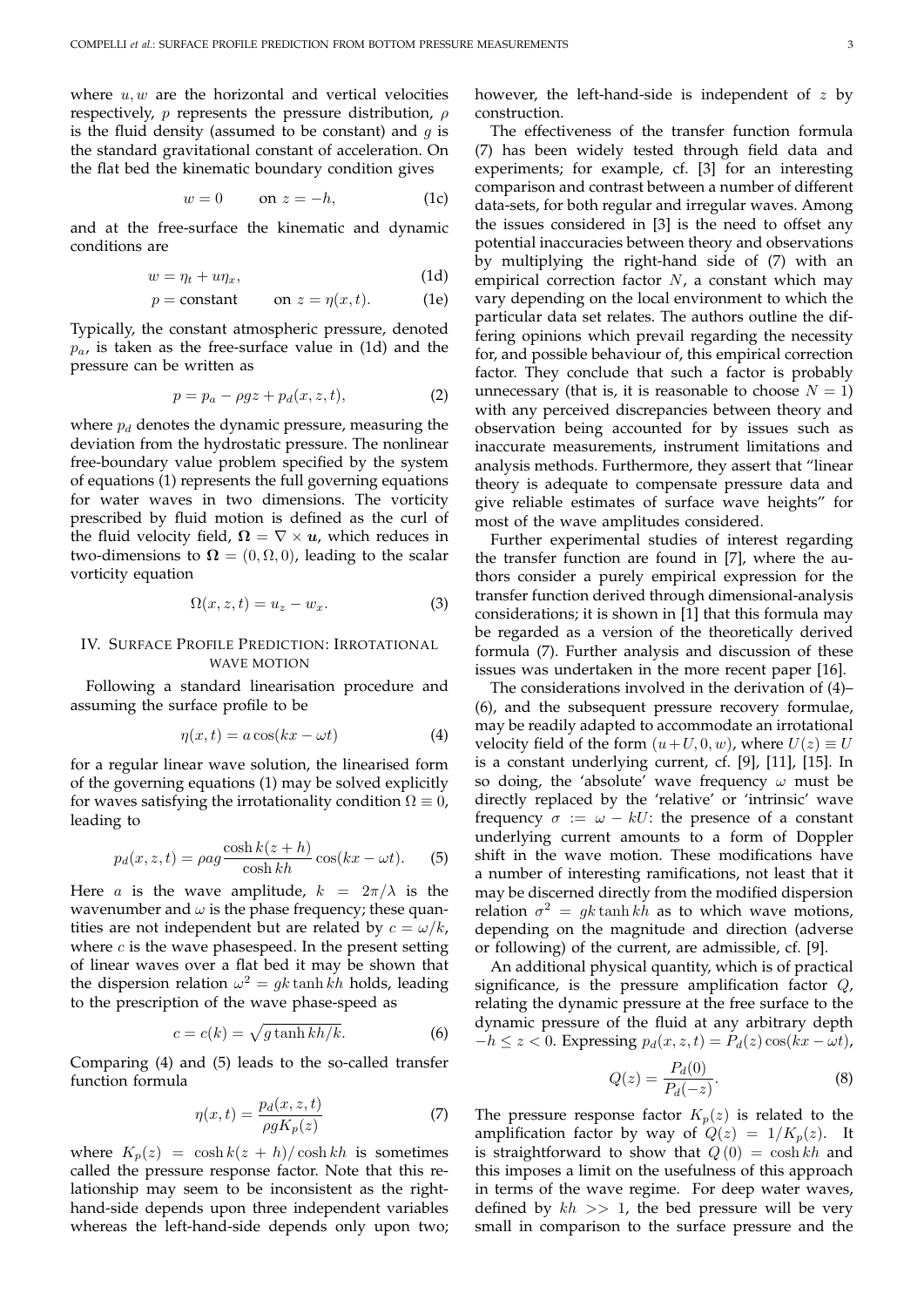process will not provide a useful method for surface prediction; inaccuracies in the pressure measurement will be magnified throughout the water column. Thus the method will work best for shallow wave waves and decrease in effectiveness if kh increases towards the deep water regime. In a physical context, this means that is likely to be more efficient generally in the coastal zone than in an oceanographic environment.

### V. REFORMULATION

Recently, a new pressure–streamfunction formulation of the governing equations (1) for rotational flows was constructed in [5], the salient features of which are presented. Defining the stream function  $\Psi(x, z, t)$  by

$$
u = \frac{\partial \Psi}{\partial z}, \quad w = -\frac{\partial \Psi}{\partial x}, \tag{9}
$$

it follows immediately from (3) and (9) that

$$
\nabla^2 \Psi = \Omega,\tag{10}
$$

where  $\nabla^2$  represents the (two-dimensional) Laplacian operator. Focussing attention on regular wave solutions, by which we mean that the  $x, t$  dependence can only occur via a phase function  $\theta(x,t) = kx - \omega t$ , reexpresses the  $x-$  and  $t-$ derivatives as

$$
\frac{\partial}{\partial x} = k \frac{\partial}{\partial \theta}, \qquad \frac{\partial}{\partial t} = -\omega \frac{\partial}{\partial \theta}.
$$
 (11)

With an absence of detail, it can be shown that

$$
\frac{1}{\rho} \frac{\partial p}{\partial \theta} = \frac{\partial H}{\partial \theta} - \Psi \nabla^2 \Psi_{\theta}, \n\frac{1}{\rho} \frac{\partial p}{\partial z} = \frac{\partial H}{\partial z} - \frac{\omega}{k} \nabla^2 \Psi - \Psi \nabla^2 \Psi_z,
$$
\n(12)

where

$$
H(\theta, z) = -gz + \frac{\omega}{k} \Psi_z - \frac{1}{2} \left\{ \Psi_z^2 + k^2 \Psi_\theta^2 \right\} + \Psi \nabla^2 \Psi.
$$

The terms on the right-hand side of (12), which are not included in  $H(\theta, z)$  are strictly rotational terms, where  $H(\theta, z)$  represents a form of integrability in the equations. Elimination of  $p(\theta, z)$  in (12) is straightforward and yields an equation in  $\Psi$ , which is the streamfunction method. However, this approach is not adopted at this stage as the principle interest is directed towards the pressure. In order to seek analytic or semi-analytic solutions in the pressure-streamfunction formulation (12), the streamfunction and the pressuretype terms are represented as

$$
\Psi(\theta, z) = \sum_{n=0}^{\infty} \psi_n(z) \cos n\theta,
$$
  
\n
$$
p(\theta, z) = -\rho gz + \sum_{n=0}^{\infty} p_n(z) \cos n\theta,
$$
\n(13)

and the vorticity  $\Omega = \nabla^2 \Psi$  is also expressed in the same way,

$$
\Omega(\theta, z) = \sum_{n=0}^{\infty} \Omega_n(z) \cos n\theta,
$$

Here  $p$  is now the pressure relative to the atmospheric pressure. It is known that analytic solutions have been obtained only for the special cases of  $\Omega_0 = 0$ or  $\Omega_0$  =constant, both corresponding to irrotational wave motions. Also, from (12) and (13), the hydrostatic component of the pressure is identified explicitly and need not be included in the subsequent analysis. With the hydrostatic component omitted the full dynamic pressure-streamfunction relationship can be expressed

$$
\frac{1}{\rho} \sum_{n=0}^{\infty} p_n(z) \cos n\theta = -A_0 - \frac{1}{2} (\psi_0'(z))^2 + \int^z \psi_0'(z) \Omega_0(z) dz \n- \frac{1}{4} \sum_{m=1}^{\infty} \left[ (\psi_m'(z))^2 + (mk\psi_m(z))^2 - 2 \int^z \psi_m'(z) \Omega_m(z) dz \right] \n+ \sum_{n=1}^{\infty} \left\{ \frac{\omega}{k} \psi_n'(z) - \frac{1}{2} [\psi_n'(z) \psi_0'(z) - 2\psi_n(z) \Omega_0(z)] \right\} \cos n\theta \n- \frac{1}{4} \sum_{n=0}^{\infty} \sum_{m=1}^{\infty} \left[ \psi_n'(z) \psi_m'(z) \psi_m(z) - \frac{2n}{m+n} \psi_n(z) \Omega_m(z) \right] \cos(n+m)\theta \n- \frac{1}{4} \sum_{n=0}^{\infty} \sum_{\substack{m=1 \ m \neq n}}^{\infty} \left[ \psi_n'(z) \psi_m'(z) \psi_m(z) + \frac{2n}{m-n} \psi_n(z) \Omega_m(z) \right] \cos(m-n)\theta,
$$
\n(14)

where the identity  $\Omega_0 = \psi_0''$  has been employed. This relation is valid up to constants of integration, which vanish identically since  $\psi_n(-h) = 0$  for all  $n \geq 0$ . The first order terms in (13) capture linear wave motion and wave-current interactions. If the current takes the form  $(U(z), 0, 0)$ , then from (9) and (13),  $\psi_0(z)$  can be easily determined to be

$$
\psi_0(z) = \int_{-h}^z U(z)dz.
$$
 (15)

At first order, the assumption that  $\psi_q(z)$  is of  $\mathcal{O}(\epsilon^q)$ yields the following equation for  $\psi_1(z)$ :

$$
\psi_1''(z) - \left(k^2 - \frac{kU''(z)}{\omega - kU(z)}\right)\psi_1(z) = 0.
$$
 (16)

For regular waves over a horizontal bed with mean water depth h, the appropriate boundary conditions at the bed  $z = -h$  and surface  $z = 0$  are

$$
(c - U(0))^2 \psi'_1(0) + [(c - U(0)) U'(0) - g] \psi_1(0) = 0,
$$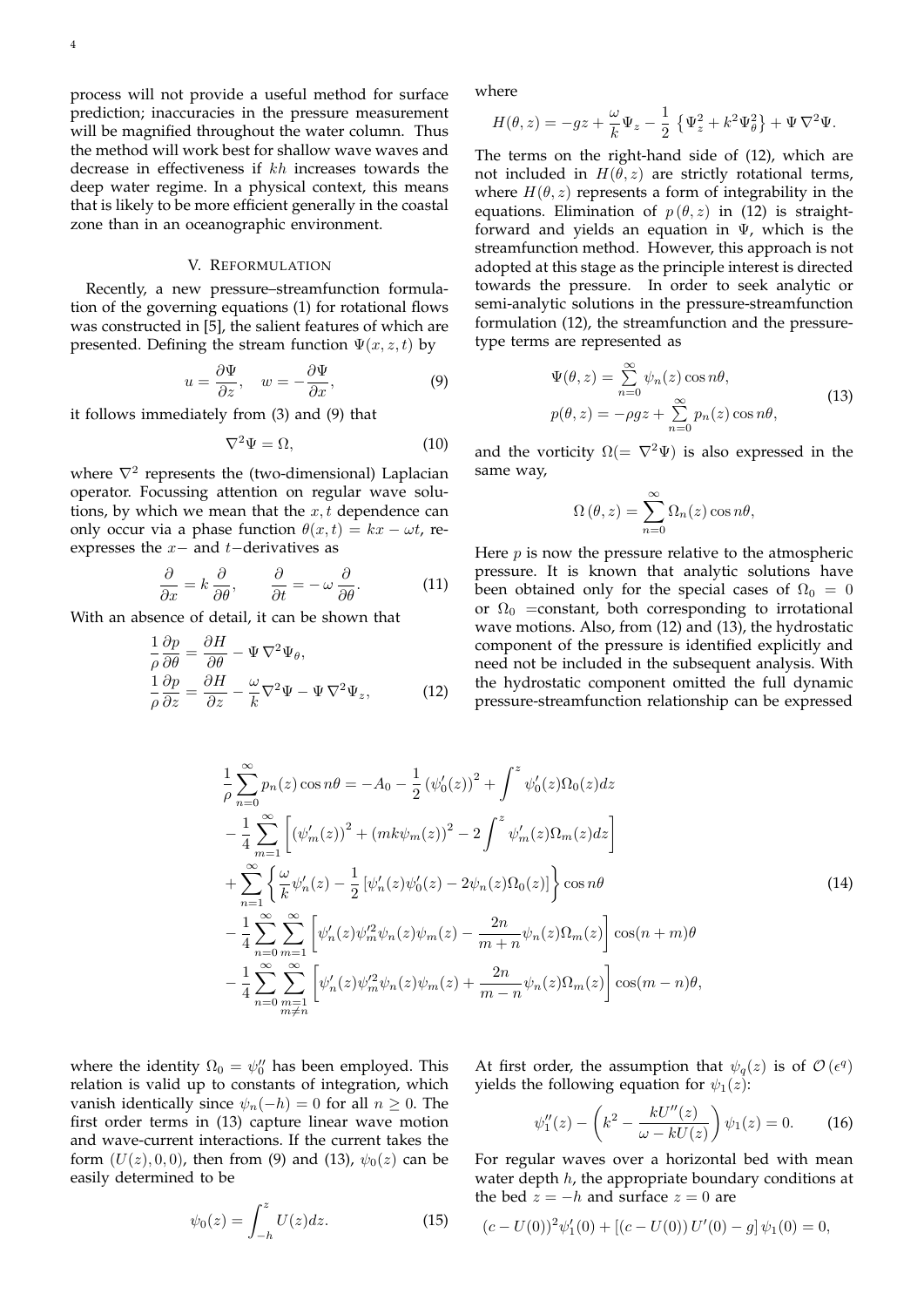$$
\psi_1(0) = a (c - U(0)), \n\psi_1(-h) = 0,
$$
\n(17)

where  $a$  is the wave amplitude, defined to be the magnitude of the first harmonic of the surface elevation series, and  $c = \omega/k$  is the phase velocity. In the derivation of the surface conditions the usual assumptions of linearity apply. This is the Rayleigh equation of hydrodynamic stability theory, or the inviscid form of the Orr-Sommerfeld equation. Particularly in the context of considering the pressure distribution, it is worth noting that an alternative formulation to (16), expressed in terms of  $p_1(z)$  rather than  $\psi_1(z)$ , may be employed for linear solutions [9].

The first harmonic of dynamic pressure  $p_1(z)$  is obtained from (14), with the appropriate ordering implemented and (15) utilised, resulting in

$$
\frac{p_1(z)}{\rho} = \left(\frac{\omega}{k} - U(z)\right)\psi_1'(z) + U'(z)\psi_1(z). \tag{18}
$$

Bearing in mind (13), the decomposition (2) and the standard linear wave profile (4),  $p_1(z)$  must also satisfy

$$
p_1(0) = \rho g a \tag{19}
$$

to ensure that condition (1d) holds. A noteworthy consequence of (19) is that  $p_n(0) = 0$  for the higher order ( $n \geq 2$ ) dynamic pressure terms in (13). Thus, if  $\psi_1(z)$  can be determined from (16) and (17), then  $p_1(z)$ can be obtained from (18).

For the pressure recovery problem, the aim is to measure the dynamic bed-pressure  $p_b = p_1(-h)$  and use this to determine the surface amplitude  $a$ . In this formulation, the opposite approach is taken, namely that *a* is used to determine  $\psi_1(z)$  and hence the pressure via (18). However,  $\psi_1(z)$  is linearly proportional to  $a$ , as can be seen from (16) and (17), and thus

$$
\psi_1(z) = a\chi_1(z),\tag{20}
$$

for an appropriate function  $\chi_1(z)$  and from (18),

$$
p_b = p_1(-h) = \rho [c - U(-h)] \psi'_1(-h)
$$
  
=  $\rho a [c - U(-h)] \chi'_1(-h),$  (21)

as  $\psi_0(-h) = \psi_1(-h) = 0$  from (15) and (17). Thus if  $p_b$ is the known quantity, then

$$
a = \frac{p_b}{\rho \left[c - U(-h)\right] \chi'_1(-h)}.
$$
 (22)

The amplification factor  $Q(-h)$ , defined in (8), relating the pressure at the free surface to the pressure at the bed now follows directly from (19) and (21):

$$
Q(-h) = \frac{g}{[c - U(-h)]\,\chi'_1(-h)}.\tag{23}
$$

This formula is the generalisation of the amplification factor to the setting of water waves with general vorticity distributions; the formula for irrotational waves is recovered immediately upon setting  $U(z) \equiv U$ , where  $U$  is a constant underlying current. This is easily verified by taking  $U = 0$ , using the dispersion relation (6) for the wave phase speed  $c$  and explicitly determining  $\chi_1'(z)$ . Furthermore, it is clear that there is no restriction to working at the flat bed ( $z = -h$ ) in taking pressure measurements, although matters are slightly more complicated otherwise; indeed, an alternative choice such as  $Q(z_r) = p_1(0)/p_1(z_r)$  may be made, working again with (19) and inputting an arbitrary depth  $-h ≤ z_r < 0$  in formula (18), leading to a generalisation of (21) and (23).

The drawback of the described approach in using (18) to analyse the relationship between the dynamic pressure and the wave-field kinematics is that, for arbitrary  $U(z)$ , (16) and (17) can only be solved numerically (as described in [12]) and for this reason approximate solutions are required in general. Nevertheless, in the special cases of a uniform underlying current  $U(z) = U_c$  (zero vorticity), and also for constant vorticity distributions (representing a linearly–sheared current profile  $U(z) = U_s + \Omega z$ , explicit solutions can be derived, cf. [15], in which case the recovery formula (23) is applicable. Accordingly, it is worthy of mention that many current profiles can be approximated by a number of linear components and with appropriate matching conditions applied at the interfaces.

## *A. Moderate Current Approximation*

Although numerical solutions are not difficult to obtain at this order, the lack of an analytic solution prevents simple insights to be gained and also hinders progress to higher orders. For this reason a perturbation approach is developed for weakly nonlinear waves, consistent with Stokes waves for irrotational wave motion and with the pressure–streamfunction formulation presented above. In contrast to most procedures in water waves, two non-dimensional perturbation parameters are employed — the wave slope ε, already utilised above, and δ as a measure of the current strength relative to the phase speed of the waves: typically  $\delta = U/c$ , with U a characteristic current measure. The presence of  $\delta$  is formally recognised by writing

$$
U(z) = \delta V(z), \tag{24}
$$

so that  $V(z)$  has the same dimensions as the current but is of comparable magnitude to the wave phase speed c. There is no requirement to evaluate  $\delta$  explicitly, it is simply a measure to indicate relative magnitude. A full history of this approach is provided by [15].

Perturbation solutions for the streamfunction  $\Psi$ , surface elevation  $\eta$  and pressure  $p$  are sought of the form

$$
\Psi = \Psi_{00} + \delta \Psi_{01} + \delta^2 \Psi_{02} + \dots + \varepsilon (\Psi_{10} + \delta \Psi_{11} + \dots) + \varepsilon^2 (\Psi_{20} + \delta \Psi_{21} + \dots) + \dots \n\eta = \eta_{00} + \delta \eta_{01} + \delta^2 \eta_{02} + \dots + \varepsilon (\eta_{10} + \delta \eta_{11} + \dots) + \varepsilon^2 (\eta_{20} + \delta \eta_{21} + \dots) + \dots \np = -\rho gz + p_{00} + \delta p_{01} + \delta^2 p_{02} + \dots + \varepsilon (p_{10} + \delta p_{11} + \dots) + \varepsilon^2 (p_{20} + \delta p_{21} + \dots) + \dots
$$
\n(25)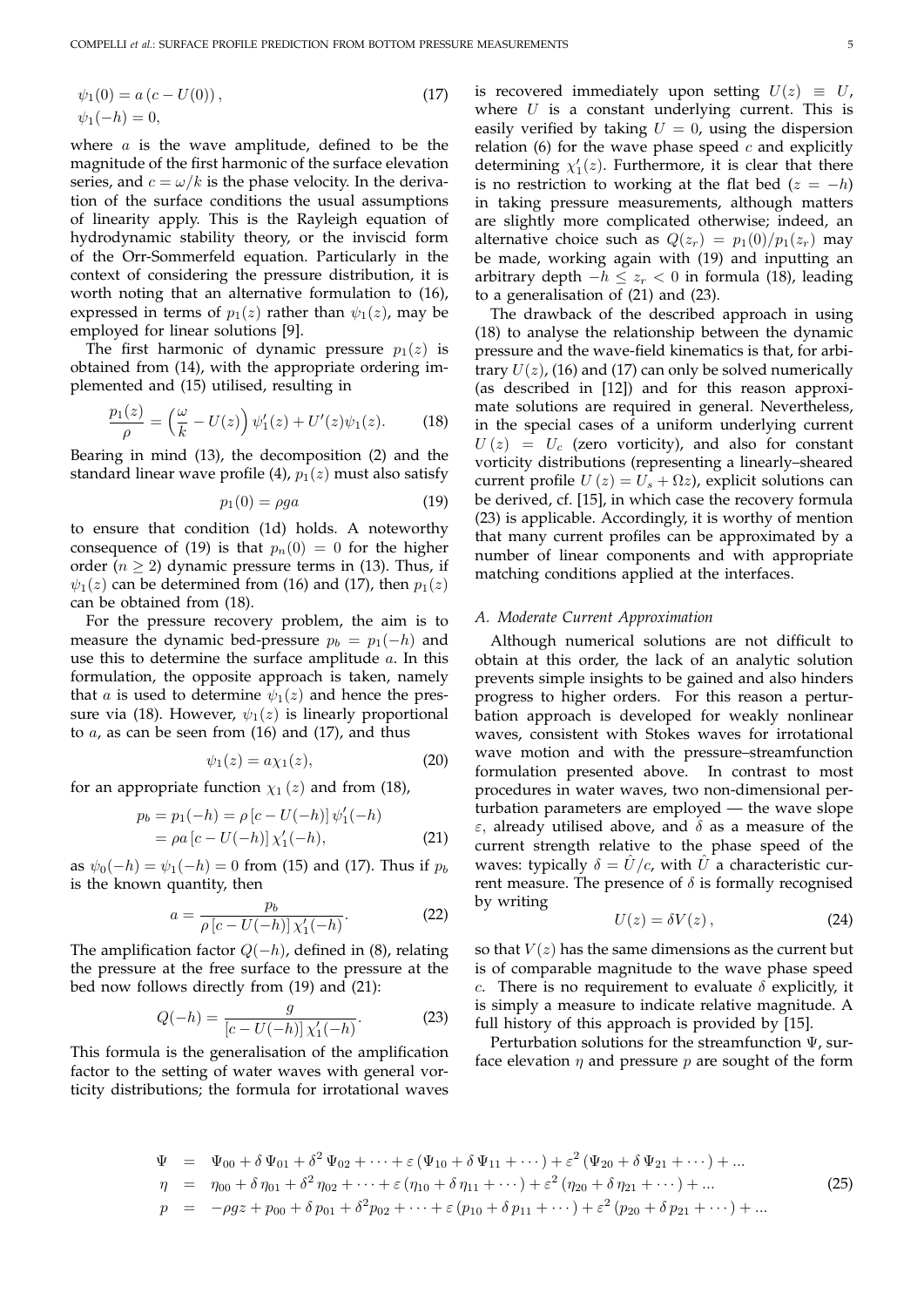An intuitive interpretation of the representation defined by (25) is that the formal setting  $\delta = 0$  removes the imposed current but permits mean flows associated with the waves, depending upon the choice of reference frame. Similarly the setting  $\varepsilon = 0$  corresponds to the case of a current alone in the absence of waves and mixed terms of  $O(\varepsilon^i \delta^j)$  describe the interaction terms. To maintain consistency with established practice in Stokes wave theory, it is also necessary to expand the frequency  $\omega$  of the waves (or phase speed c) in a similar manner,

$$
\omega = \omega_{00} + \delta \omega_{01} + \delta^2 \omega_{02} + \cdots + \varepsilon (\omega_{10} + \delta \omega_{11} + \cdots) + \dots, (26)
$$

and this is only meaningful when  $\varepsilon$  is non-zero.

The scheme in (25) and (26) requires the imposition of a relative ordering upon  $\varepsilon$  and  $\delta$ . Thomas & Klopman [15] proposed a classification scheme of three regimes based upon the relative magnitude of the parameters, together with a discussion of the salient issues involved. In the terminology of that paper, the Moderate Current Approximation (MCA) is defined by the regime  $\varepsilon \ll \delta \ll 1$  and is the one of interest here. It is noted that the Strong Current Approximation defined by  $\varepsilon \ll 1$ ,  $\delta \sim O(1)$  is the same as the one employed linearly in previous considerations and requires numerical evaluation.

Implementation involves substituting the series for  $\Psi$ ,  $\eta$  and  $\omega$  into the Helmholtz equation obtained from combining (12) and formulating a hierarchy in the usual manner. It is hoped that these can be solved when appropriate boundary conditions are applied and  $p$  can then be obtained from (12). As mentioned previously, the problem can be formulated in terms of the pressure at  $O(\varepsilon)$  [9] but this cannot be readily extended beyond  $O(\varepsilon)$  and thus the streamfunction  $\Psi$ is employed here. The basic current term is at  $O(\delta)$ and is given by

$$
\Psi_{01}(z) = \int_{-h}^{z} V(z) dz . \qquad (27)
$$

The first wavelike term at  $O(\varepsilon)$  is the incident wave in the absence of a current. As the streamfunction component  $\Psi_{10}(z,\theta)$  satisfies  $\nabla^2 \Psi_{10} = 0$  and is the known linear wave solution we have

$$
\eta_{10} = \frac{1}{k} \cos \theta(x, t), \quad \Psi_{10} = \frac{\omega_{00}}{k^2} \frac{\sinh k(z+h)}{\sinh kh} \cos \theta(x, t),
$$
\n
$$
p_{10} = \rho \frac{\omega_{00}}{k} \cdot \frac{\partial \Psi_{10}}{\partial z},
$$
\n(28)

with

$$
\omega_{00}^2(k) = gk \tanh kh.
$$

If kinematic evaluation is required, then the wave slope  $\varepsilon$  = ak must be included as in (25). The primary interaction term occurs at  $O(\varepsilon\delta)$  and is the MCA equivalent of (18) correct to  $O(\varepsilon\delta)$ . The derivation of all the  $O(\varepsilon\delta)$  terms is given in the *Appendix* and the results will be retrieved here as necessary.

The wavelike pressure correct to  $O(\varepsilon\delta)$  is the sum of  $p_{10}$  and  $p_{11}$ . These terms are given in (28) and (35) respectively; for convenience this combined pressure is written just as  $p(\theta, z)$ . As the  $\theta$ -dependency is the same in all terms, it is convenient to write the pressure as

$$
p(\theta, z) = \rho a \Pi(z) \cos \theta.
$$
 (29)

A similar analysis to that conducted in the earlier part of this section may now be undertaken, with the difference being that  $\Pi(z)$  is known and can be evaluated. If the bed and surface pressures are written as

$$
p(\theta, -h) = \rho a \Pi(-h) \cos \theta = p_b \cos \theta,
$$
  

$$
p(\theta, 0) = a \Pi(0) \cos \theta,
$$

then the surface elevation  $a$  is

$$
a = \frac{p_b}{\rho \Pi \left( -h \right)} \,, \tag{30}
$$

and the pressure amplification factor  $Q$  is

$$
Q = \frac{\Pi\left(0\right)}{\Pi\left(-h\right)}\,. \tag{31}
$$

In contrast to the corresponding expressions for  $a$  and  $Q$  in (22) and (23), all terms in (30) and (31) are known and can be evaluated for a given current profile  $U(z)$ . Also, with  $\Pi(-h)$  obtained from (36) and (29) with  $z = -h$ , the last term in the expression is zero since  $\Psi_{10} (\theta, -h) = 0$  by construction. Furthermore, in common with the considerations of previous sections there is no restriction at the depth at which reference pressure measurements are taken. Thus for a reference pressure taken at  $z = z_r$ , where  $h \leq z_r < 0$ , the choice corresponds to  $Q(z_r) = \Pi(0)/\Pi(z_r)$ . This is a useful approach as it extends the validity to a measurement above the bed.

#### VI. RESULTS

There are no measurements from a dedicated experimental programme against which to test the predications of this general approach; nor are field measurements readily available. Thus the existence of models associated with particular cases and the availability of numerical studies has become important.

Two particular approaches were utilised. The first employs the analytic formulae presented by Brink-Kjaer [4] for the case of a linear current profile and which provide expressions for the pressure as well as the usual kinematic quantities. Although these are presented to second order, only the linear case is employed to retain consistency with the present work. The idea is to stipulate the parameters of a linear current profile given by  $U(z) = U_0 + \Omega z$ , i.e. the surface value  $U_0$  and the constant vorticity  $\Omega$ , and then input the pressure at the bed  $p_0$  for a given wave amplitude; the MCA pressure prediction model is then used with  $p<sub>b</sub>$  as input to predict the amplitude. This enables a comparison to be made between prediction and known form, by way of a relative error, for a range of  $U_0$  and Ω. The second approach utilises numerical results that are already available from [15] for a current with a specified depth variation.

The profiles have been selectively chosen so as to be representative of an adverse and a following current, as described more fully in [15], with data taken from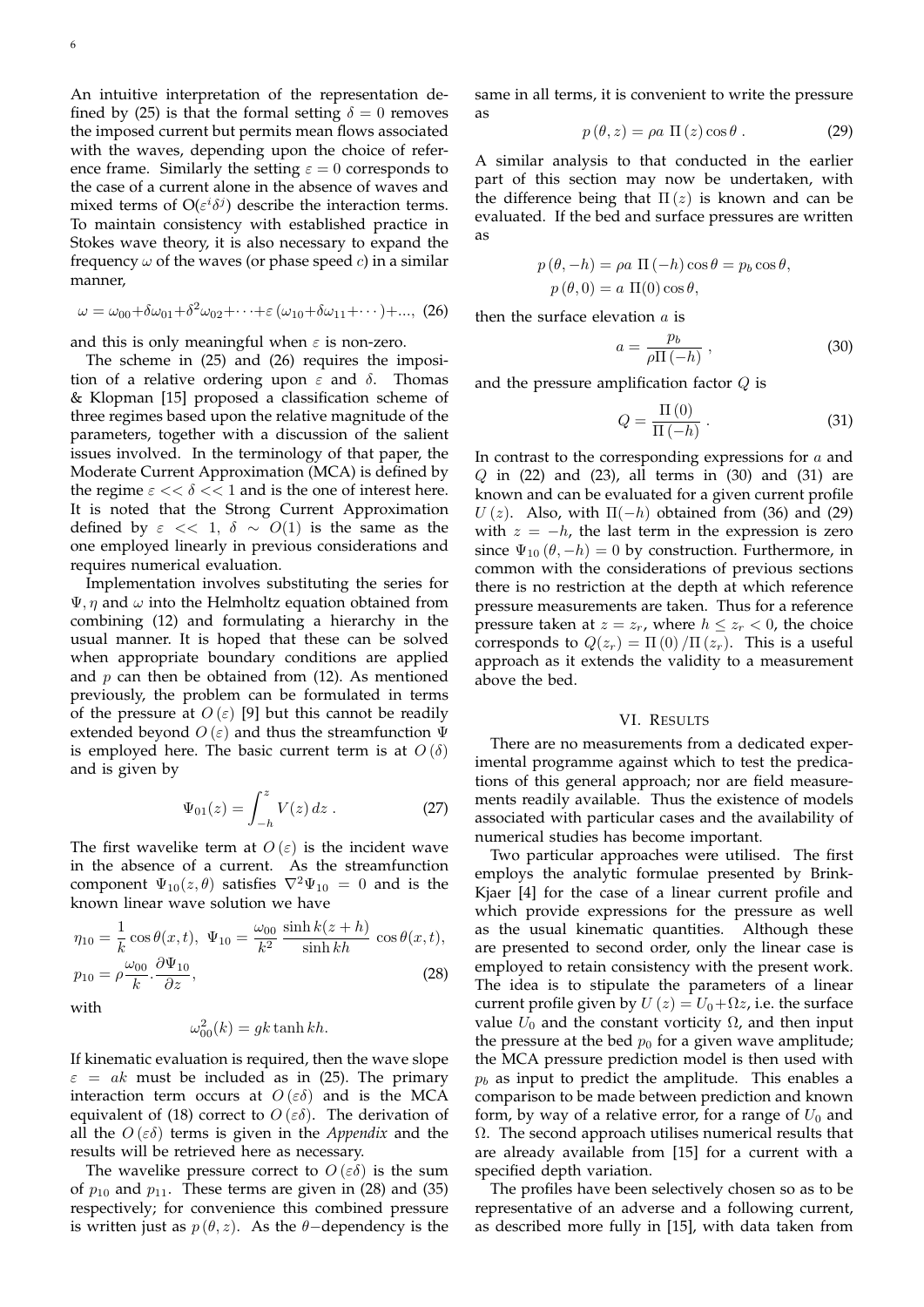Klopman [6]. The considered set-up is for a system of water depth  $0.5m$ , wave amplitude  $0.005m$  and angular frequency  $\omega$  is 1.6 $\pi$  rad s<sup>-1</sup>, as described in [15]. All calculations were completed using MATLAB.

Four current profiles are considered. The first is

$$
U_1(z) = (-0.261 - 0.359z)ms^{-1},
$$

which is an adverse profile with constant vorticity fitted to experimental data from [4]. The second profile is

$$
U_2(z) = (-0.4 - \Omega z) m s^{-1},
$$

structured to be a general adverse profile for which the vorticity  $\Omega$  can be varied. Profile three is

$$
U_3(z) = -0.20 \exp(2.778z) \, ms^{-1}
$$

and is a test adverse arbitrary profile used in [15]. The final profile  $U_4(z)$  is a following profile fitted to experimental data using 10th order Chebyshev orthogonal polynomials of the first kind. The experimental data is taken from [6].

Figure 2 shows the profiles and the experimental data upon which two are based. As data is not available for the uppermost layer, above a depth of  $0.1m$  for  $U_4$ , a rational polynomial fit has been applied to the five highest points and extrapolated to the MWL as shown by the dashed line.



Fig. 2. Current profiles. For  $U_{21}$ ,  $U_{22}$  and  $U_{23}$  the vorticities are 0, -0.2 and -0.4s<sup>-1</sup> respectively.

For a given current and the appropriate physical variables, such as water depth and wave frequency, the method of prediction of surface amplitude is as follows. The first step is to solve the dispersion relation (34) to obtain the wavenumber k, then determine  $\Psi_{11}$ from (32) and  $p_{11}$  from (35) to obtain the pressure amplifications from (30) and (31). For two special cases it is possible to monitor progress prior to final evaluations. The profile  $U_3$  was employed in [15] and the accuracy is confirmed in Table 1 of that paper. For the linear profile  $U_2$ , Table I below shows the

wavenumber predictions for three cases of  $U_2$ , with each corresponding to a different vorticity value  $\Omega$ . It is clear from this table that the differences in  $k$  from the MCA and the appropriate exact dispersion relation are insignificant.

For the current profiles  $U_1$  and  $U_2$ , which possess constant vorticity, the dynamic pressure values are determined following the strategy outlined above from the velocity distribution following [4] where the amplitude is known. The amplitude is then recovered using (30) where these dynamic pressure values are the inputs. The approach initially requires solving the dispersion relation (34) to obtain the wavenumber. Wavenumber calculations compared with those obtained using the approach in [4] are shown in Table I. In the case of zero vorticity  $(U_{21})$  the results correspond exactly but increasing the vorticity  $(U_{22}$  and  $U_{23})$ introduces a small discrepancy.

TABLE I WAVENUMBER COMPARISON.

| Profile  | Brink-Kjær | MC A    | Difference |
|----------|------------|---------|------------|
| U91      | 5.20896    | 5.20896 | $0.000\%$  |
| $U_{22}$ | 4.91387    | 4.91586 | $0.040\%$  |
| $U_{23}$ | 4.64248    | 4.64991 | $0.160\%$  |

The amplitude recovery procedure is initially applied to profile  $U_1(z)$ . Table II shows the recovered amplitude, which is to be compared to the target value of 0.005, together with the pressure amplification factor Q. The pressure reference values are determined from [4] and are given in Pascals. It is clear that the variations between the target and predicted amplitudes are insignificant. As can be seen in Table II, noting that pressure measurements are given in Pascals, the recovered amplitude matches the expectation very closely (at the scale of microns). The amplification factor  $Q$  is also displayed. The variation in  $Q$  shows the attractiveness of moving away from the bed if possible.

TABLE II AMPLITUDE RECOVERY  $U_1(z) = -0.261 - 0.359z$ .

| Depth   | p(z)   | Recovered a | Difference | Q(z)  |
|---------|--------|-------------|------------|-------|
| $-0.50$ | 14.816 | 0.00500035  | $0.007\%$  | 3.311 |
| $-0.40$ | 15.811 | 0.00499988  | $-0.002\%$ | 3.103 |
| $-0.30$ | 18.993 | 0.00499916  | $-0.017\%$ | 2.583 |
| $-0.20$ | 24.894 | 0.00499889  | $-0.022\%$ | 1.970 |
| $-0.10$ | 34.435 | 0.00499923  | $-0.015%$  | 1.424 |

Tables III - V employ the the profile  $U_2$  for differing values of the vorticity  $\Omega$ , with an initial value of  $\Omega = 0$ . These tables confirm the comments made above with regard to the position of the reference level and the accuracy of prediction. The first table in this sequence (Table III) corresponds to a constant current and so very good agreement should be expected. There is however, some increase in error with an increase in vorticity, although it is insignificantly small.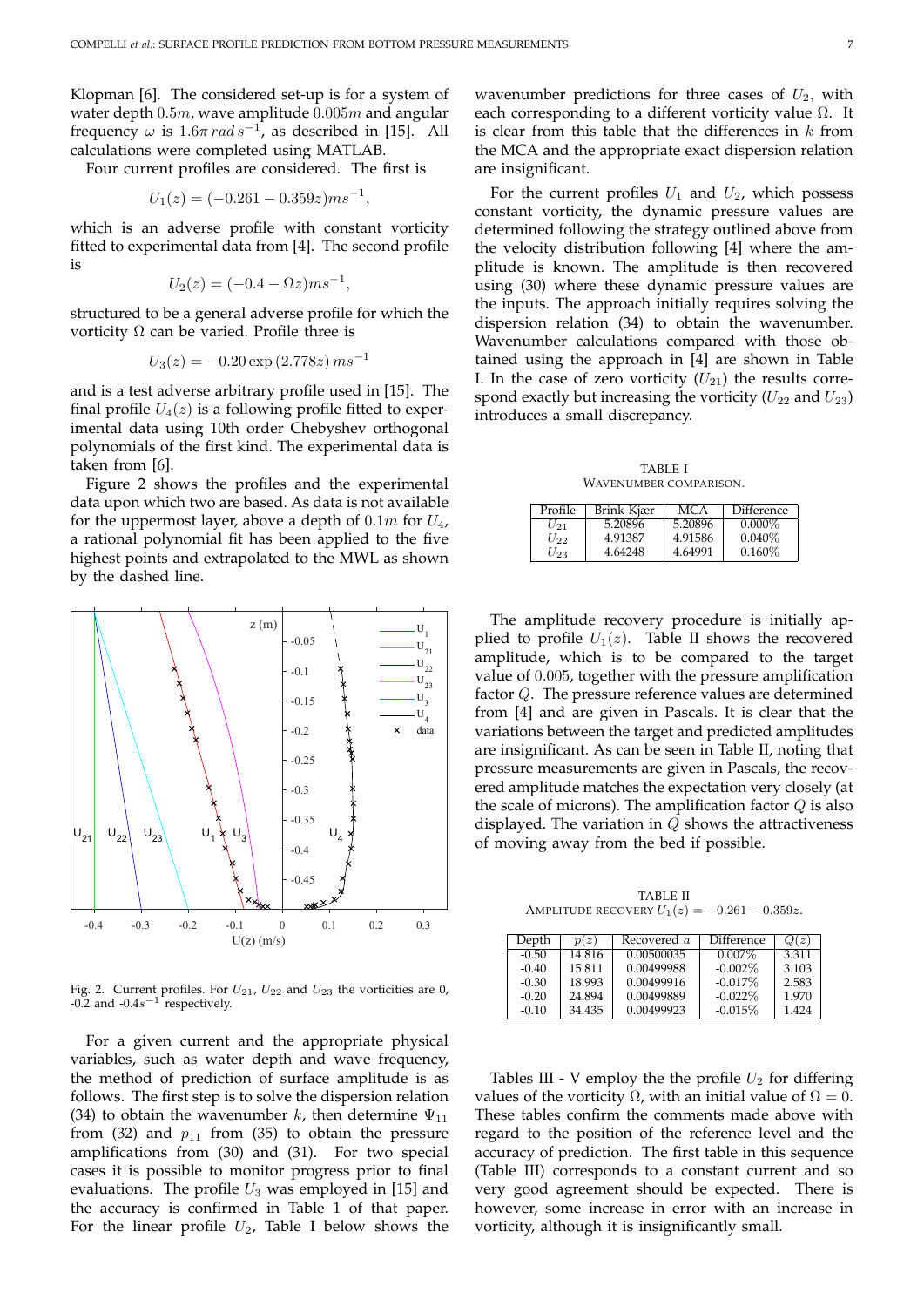TABLE III AMPLITUDE RECOVERY  $U_{21} = -0.4$ .

| Depth   | p(z)   | Recovered a | Difference | Q(z)  |
|---------|--------|-------------|------------|-------|
| $-0.50$ | 7.216  | 0.00500000  | $0.000\%$  | 6.799 |
| $-0.40$ | 8.217  | 0.00500000  | $0.000\%$  | 5.971 |
| $-0.30$ | 11.498 | 0.00500000  | $0.000\%$  | 4.267 |
| $-0.20$ | 17.971 | 0.00500000  | $0.000\%$  | 2.730 |
| $-0.10$ | 29.431 | 0.00500000  | $0.000\%$  | 1.667 |

TABLE IV AMPLITUDE RECOVERY  $U_{22}(z) = -0.4 - 0.2z$ .

| p(z)   | Recovered a | Difference | Q(z)  |
|--------|-------------|------------|-------|
| 7.986  | 0.00500180  | $0.036\%$  | 6.146 |
| 8.979  | 0.00500142  | $0.028\%$  | 5.465 |
| 12.248 | 0.00500078  | 0.016%     | 4.006 |
| 18.676 | 0.00500034  | $0.007\%$  | 2.627 |
| 29.961 | 0.00500011  | $0.002\%$  | 1.637 |
|        |             |            |       |

TABLE V AMPLITUDE RECOVERY  $U_{23}(z) = -0.4 - 0.4z$ .

| Depth   | p(z)   | Recovered a | Difference | Q(z)  |
|---------|--------|-------------|------------|-------|
| $-0.50$ | 8.751  | 0.00500600  | $0.120\%$  | 5.613 |
| $-0.40$ | 9.731  | 0.00500467  | 0.093%     | 5.046 |
| $-0.30$ | 12.973 | 0.00500243  | 0.049%     | 3.784 |
| $-0.20$ | 19.341 | 0.00500091  | 0.018%     | 2.537 |
| $-0.10$ | 30.449 | 0.00500023  | $0.005\%$  | 1.611 |

Table VI shows the pressure amplitude predictions for profiles  $U_3(z)$  and  $U_4(z)$ . These cannot be compared with other models and provide the process for prediction when working with laboratory or field data. It is clear, once more, that from practical and theoretical considerations, it is desirable to move the the point of reference pressure measurement away from the bed.

TABLE VI AMPLIFICATION FACTOR FOR  $U_3(z)$  and  $U_4(z)$ .

| Depth   | $Q(z)$ for $U_3$ | $Q(z)$ for $U_4$ |
|---------|------------------|------------------|
| $-0.50$ | 2.827            | 1.982            |
| $-0.40$ | 2.677            | 1.918            |
| $-0.30$ | 2.295            | 1.744            |
| $-0.20$ | 1.822            | 1.504            |
| $-0.10$ | 1.373            | 1.245            |

# VII. CONCLUSION

This paper establishes a methodology for predicting the amplitude of surface waves from the measurement of the pressure at the bed or at an appropriate reference level, with an emphasis being placed upon measurement away from the bed if possible. Initial findings, based upon comparison with existing work are very encouraging - showing good accuracy and relative ease of use.

The model is a preliminary one, extending previous work involving waves alone to include a steady current possessing arbitrary variation with depth. In this instance it is assumed that there is a single frequency but this model can be extended to include an incident defined by a linear sprectrum. In its present form it is suitable for application to determine the wavefield in the vicinity of a marine current generator.

One of the required inputs is the ambient current  $U(z)$  and it is readily acknowledged that obtaining the current profile is not a simple task. Recent advances in the design and application of ADCPs is very encouraging and this gives some hope that the method can be usefully employed. Within the context of wavepower devices and marine current generators this approach does not solve the complete prediction problem, rather it provides a description of the incident wavefield at a point for input into other models to predict the wavefield at or within the vicinity of the device. It should be stressed that this last step is itself an unresolved problem.

### APPENDIX A

The streamfunction component  $\Psi_{11}$  has previously been obtained in [15] and presented here in a slightly different form. If  $S(z)$ ,  $C(z)$ ,  $S2(z)$  and  $C2(z)$  denote  $\sinh k(z+h)$ ,  $\cosh k(z+h)$ ,  $\sinh 2k(z+h)$  and  $\cosh 2k(z+h)$ h) respectively, and the functions  $I_s(z)$  and  $I_c(z)$  are defined by

$$
I_s(z) = \int_{-h}^{z} V(z) \sinh 2k(z+h) dz,
$$
  

$$
I_c(z) = \int_{-h}^{z} V(z) \cosh 2k(z+h) dz,
$$

then if  $\Psi_{11}(\theta, z)$  is written as  $\widetilde{\Psi}_{11}(z) \cos \theta (x, t)$ , then we can solve for  $\tilde{\Psi}_{11}(z)$  to get

$$
\widetilde{\Psi}_{11} = -\frac{S(z)}{S(0)} \cdot \frac{V(z)}{k} + \frac{2}{S(0)} \cdot \left[ I_c(z)C(z) - \frac{C2(0)}{S2(0)} I_c(0)S(z) \right] + 2\frac{S(z)}{S(0)} \cdot \left[ I_s(0) - I_s(z) \right]. \tag{32}
$$

This solution necessitates that the unknown function  $\omega_{01}(k)$  satisfies

$$
\omega_{01}(k) = \frac{2k^2}{\sinh 2kh} \int_{-h}^{0} V(z) \cosh 2k(z+h) dz.
$$
 (33)

Thus from (26), the dispersion relation at this order is

$$
\omega = \omega_{00}(k) + \delta \omega_{01}(k) + \dots =
$$
  

$$
\sqrt{gk \tanh kh} + \delta \frac{2k^2}{\sinh 2kh} \int_{-h}^{0} V(z) \cosh 2k(z+h) dz + \dots
$$

In terms of the physical current  $U(z)$  and correct to the order of working, this can also be written as

$$
(\omega - k\tilde{U}(k))^2 = gk \tanh kh,\tag{34}
$$

with

$$
\widetilde{U}(k) = \frac{2k}{\sinh 2kh} \int_{-h}^{0} U(z) \cosh 2k(z+h) dz.
$$

This process enables k to be determined once  $\omega$ , h and  $U(z)$  are specified. To obtain the pressure, it is